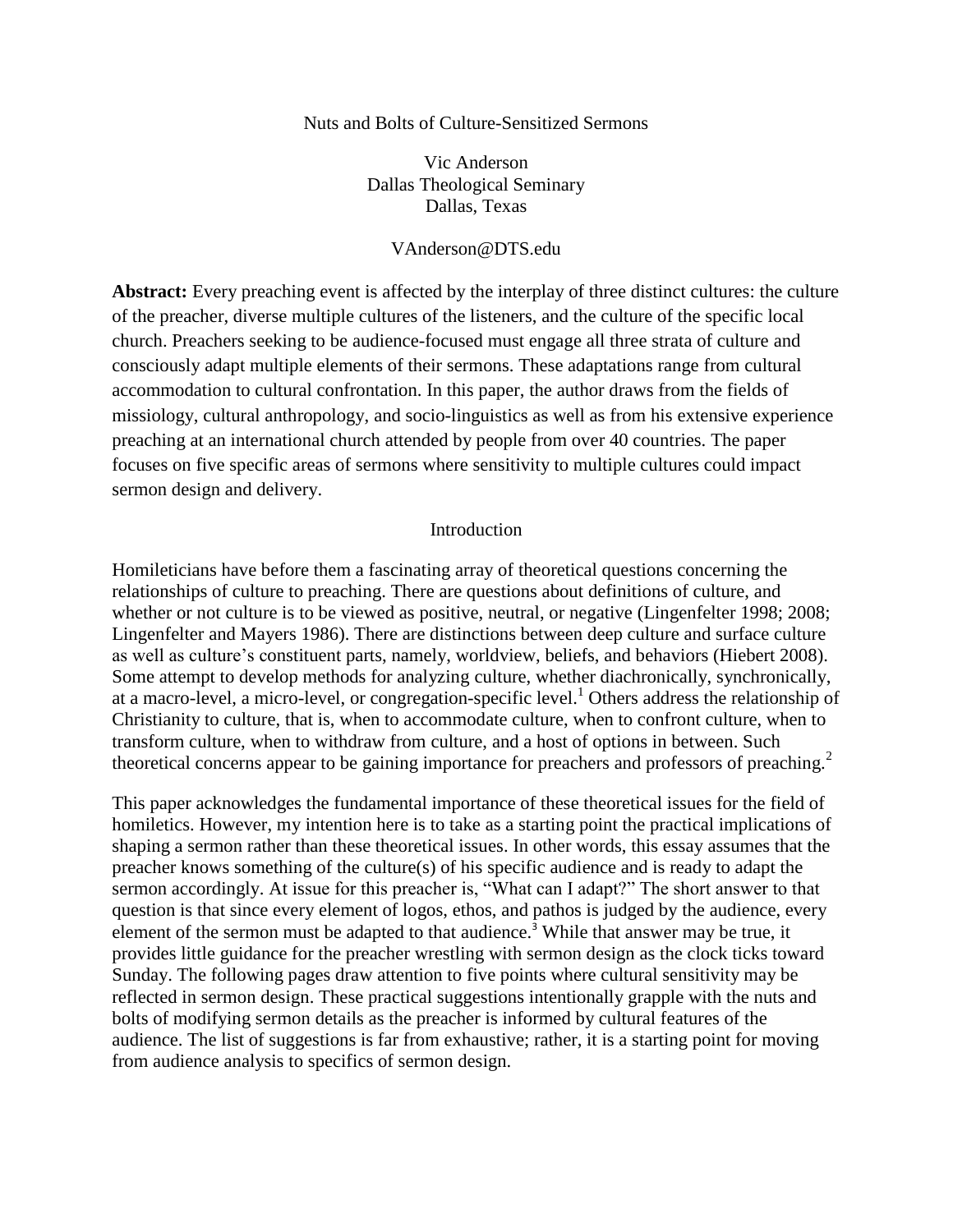#### Sermon Adaptations

## 1. The Pre-Introduction

Classical rhetoric posits that ethos develops both before and during the speaker's presentation [\(Hogan and Reid 1999, 53-65\)](#page-6-4). Prior to the actual start of the sermon, an audience begins the process of judging the speaker. The preacher therefore must determine how the audience will assess him as a good person, an individual worth listening to, and then provide good reasons through the Pre-introduction for the audience to assess him positively. This subconscious assessment by the audience depends on how the preacher measures up to the listeners' conception of what makes a good preacher [\(Anderson 2008\)](#page-6-5). On one hand, the good (ideal) preacher could be positioned as trusted friend and guide or coach. This may include the idea of preacher as informed teacher and even co-learner. On the other hand, the good preacher could be positioned in the audience's mind as a channel for God's voice, a prophetic individual who comes with spiritual power. Of course, there are multiple variations on these two options. The point here is that several elements of the Pre-introduction may be impacted based on the answer to this question about the ideal preacher. For example, assuming that another individual introduces the speaker, that person will want to emphasize those elements of the preacher that predispose the audience toward a positive ethos. If the ideal preacher is viewed as a credible teacher, the introduction might mention schools attended, degrees attained, publications, etc. to demonstrate academic credibility and affirm that the preacher is a good individual because of his academic accomplishments. On the other hand, where the ideal preacher is to be seen as having spiritual power and prophetic voice, the introduction to that preacher would not mention academic accomplishments. Doing so may well reduce ethos. Rather, the introduction should emphasize spiritual qualities, perhaps even indicating that God has sent the preacher to this congregation at this time. In this situation, the audience is drawn to a speaker who overcame obstacles to come to them and present a message from God. The audience thinks more highly of this speaker if it can be shown that he is close to God functions as His servant.

Multiple other factors come into play in the Pre-introduction. Factors may include whether or not the preacher greets the audience, how long the greeting is, and what is said in the greeting. In some cultures, a short greeting is considered a rude brushing aside of the audience. In other cultures, a long personal greeting is considered a waste of the listeners' time. They want to hear the teacher's ideas more than feel his spirituality. At issue is the proper way (as culturally defined) for a preacher to establish relationship with the audience. Similar comments could be made about clothing (shirt tail in or out, tie on or off or loosened in a workman-like fashion, jacket on or off, etc.), and shoes (polished versus casual). Even whether one uses a pulpit, music stand, or no stand at all communicates differently from one audience to another.

#### 2. Overall Sermon Design and Style

In this section, we consider a few elements that extend throughout the sermon presentation. Whether or not to structure the sermon inductively or deductively is a function primarily of audience appeal, not structure of the text.<sup>4</sup> A more science-oriented audience may prefer an inductive approach, especially if the speaker has less credibility on a topic and that topic may be opposed by the listeners. African or African-American churches, on the other hand, often have a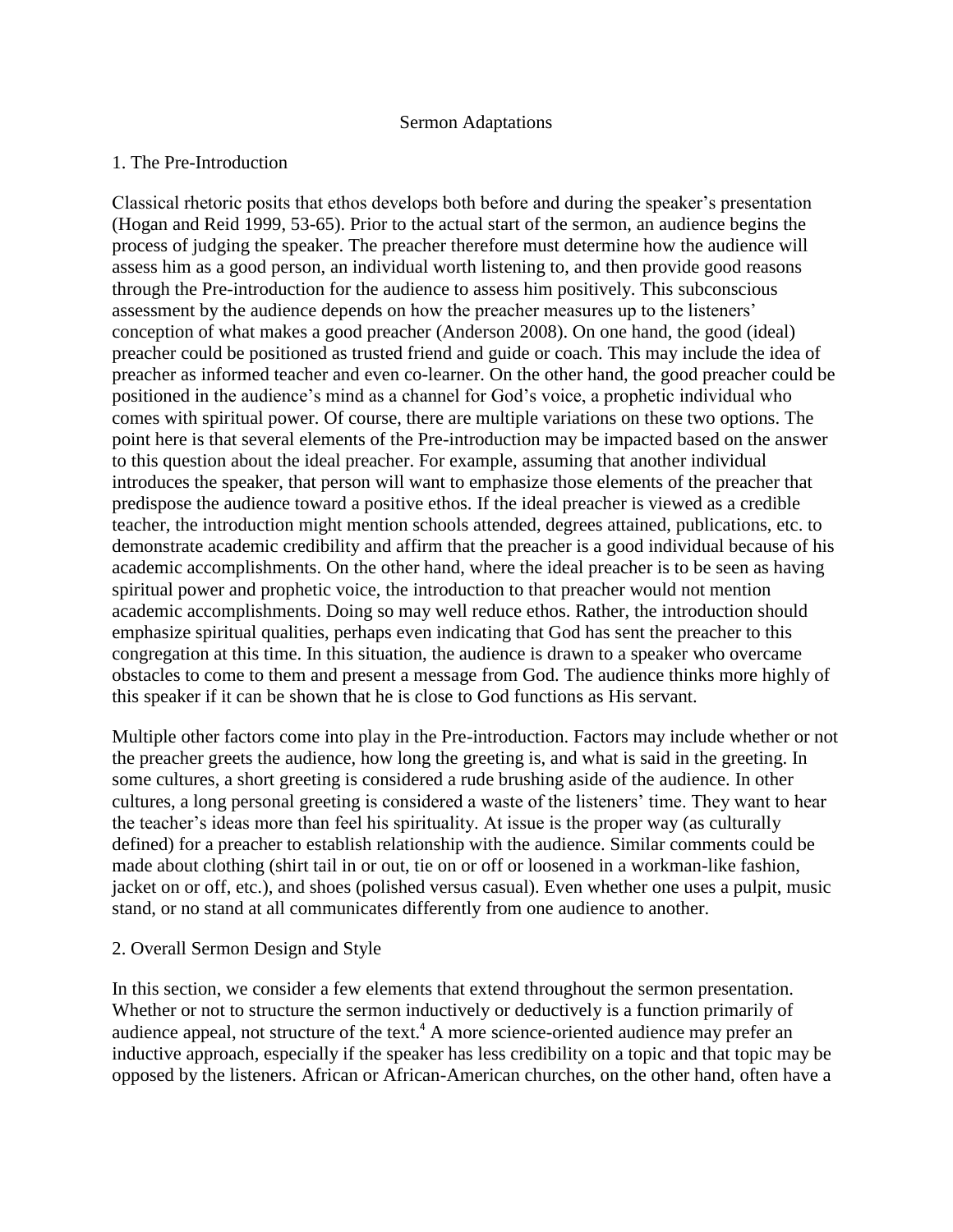preference for deductive arrangement, perhaps because of the ease with which vocal audience participation can be included with increased clarity of the deductive arrangement.

Another issue rippling through the sermon deals with approach to the text. Some audiences (more frequently in the West) view the text as far removed from their contemporary lives. There is a large gap to overcome between text and us. Others see a complete collapse of the biblical and contemporary horizons, feeling that the Bible is written directly to them. A preacher who honors cultural distance between text and us by emphasizing, "God spoke to them," (referring to the Israelites. Romans, Corinthians, or other recipient of the Biblical text) runs the risk of alienating an audience that already feels a closeness to God by reading the Bible directly. Likewise, a preacher who collapses Biblical and contemporary horizons by emphasizing, "what God says to us in the Bible," runs the risk of alienating an audience that is attuned to text-us distance. For such an audience, a direct reading of the text devalues biblical history and literary analysis.

A third element in this section relates to style and tone of the sermon. If a preacher knows that an audience values high volume, a quick pace, and an embellished style, the sermon can be designed for these characteristics to recur throughout. Likewise, a contemplative, exploratory tone can be built into sermon design. Kennedy [\(1998\)](#page-6-6) recognizes that some cultures expect formal speech, with its high degree of coding and distancing of the speaker from the audience. Some of the formality may be carried in terms such as "Reverend" (as opposed to pastor, bishop, brother, or priest), "Eucharist" (as opposed to communion or Lord's Table) or "sanctuary" (as opposed to auditorium or worship center). Employing the preferences of an audience and then employing those preferences throughout the sermon helps the preacher heighten ethos.

Another sermon adaptation related to style comes with accommodation for people who are listening to a sermon that is not delivered in their mother tongue. In these situations, preachers increase ethos (and perhaps clarity as well) by sprinkling in key words in the mother tongue of listeners. For example, many 2nd and 3rd generation Hispanics speak Spanglish, a mixture of English and Spanish. It provides them with a cultural identity distinct from their homeland but connected to it. Advertisers have found that television commercials and print media can be more effective when utilizing this Spanish – English hybrid. Likewise, a preacher might select key words from the text or in an illustration and use the mother tongue language of the listeners. My personal observation is that by using a few Amharic words and phrases at key points in sermons I delivered in Ethiopia, I gained increased interest from and connection with the native Amharic speakers. The preacher moves one step closer to being an insider.

## 3. Introductions

Opening moments of a sermon normally are designed to arrest attention and surface need. The former goal often is pursued by use of an image whose concrete nature captures the imagination of listeners. The ideal image also provides an easy bridge to the establishment of need or statement of the Main Idea. Such an image also must fit, or at least not offend, the culture of the audience. Consider two examples from real sermons I delivered in recent months. In a sermon on hell, I wanted an opening image that would illustrate how people can be deceived in thinking that moving forward is good, even when the movement actually brings them closer to destruction. When the sermon was delivered at a small Bible church in Dallas, I crafted an opening image set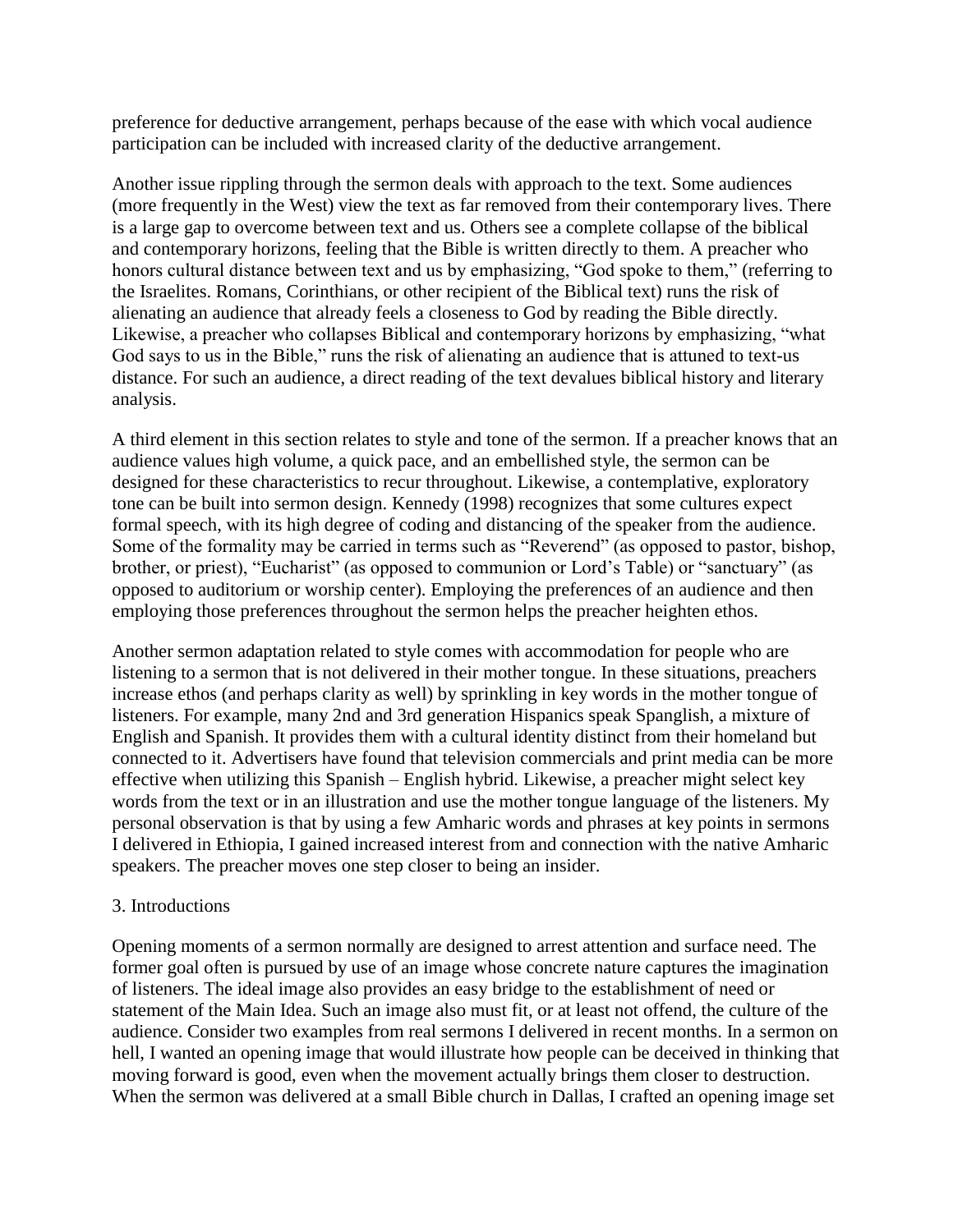in Nazi Germany. In this image, Jews willingly climbed into box cars that would take them to concentration camps for execution. They eagerly left the ghetto thinking that there was good in front of them, but the good turned out to be destruction in the gas chambers. A few months later I was to preach this sermon at an international church in Ethiopia. In the congregation of 1500 people, I knew that some parishioners would certainly call Germany home and others were Jews by birth. The effects of a holocaust-oriented opening image on those groups of people were unpredictable, and I could not risk alienating these people at the outset of the sermon. So I changed the opening image to one more compatible with life in Ethiopia. The new opening image featured a skit involving a family traveling by train. In this humorous drama, all family members slowly left the train as they heard repeated warnings of a bridge out. The husband ignored the warnings and fell into the ravine. As a skit, the mini-drama was well received, bringing focus on the need in a humorous analogous manner.

A second example of adapting a sermon's image to connect to culture illustrates the pervasiveness of Western media in the non-Western world. In a recent sermon on Genesis 6, I needed an opening image that would orient the audience to mankind's desire to go beyond his God-given boundaries. After much pondering, I recalled how Buzz Lightyear had just this kind of desire in the movie Toy Story. Buzz sought to be a real Space Ranger, not just a toy in Andy's room. The image was perfect – except for the fact that I would be speaking in Ethiopia, far away from the reach of Pixar animated films. Or so I thought! I consulted with several people from the congregation and was repeatedly told that most people in the international church had seen the film and would connect with the image. I went forward with the Toy Story image, fearful that I would violate cultural sensitivities. Yet, true to my investigation, the congregation welcomed the image enthusiastically and it accomplished the purpose I intended. In this case, adapting the sermon to the culture meant using an image that I originally thought would fail to connect with the audience. Its success was due in part to the reach of Western media through various avenues of distribution around the world.

Perhaps even more critical than in the opening image, sermons must adapt to culture when surfacing need. It is hard to overestimate the importance of cultural sensitivity in this initial touch upon relevance. In this case, the culture under consideration is often the cultures of society in which Christians must express their faith. The preacher must understand how the cultural context of the world impacts members of the congregation and then devise appropriate sermon adaptations for surfacing need. In the previously mentioned sermon from Genesis 6, I had to move from the attention-getting image of Buzz Lightyear to the real life temptations of people to step beyond their God-given positions as human beings. How are people tempted by their worlds to engage in such God-defying activity? Complicating the challenge in this sermon setting was the fact that the audience ranged from traditional animistic Ethiopians to well-educated modernized westerners. The solution came in surfacing need at two extremes related to creation of super-humans. For the animist, I described the compelling lure of going to a medicine man (witch doctor) to invoke the common practice of gaining a special potion or prayer that would cause a child to grow more intelligent or more beautiful than his or her peers. With the assistance of a medicine man, parents could help their child overcome natural limitations. For the westerners in the crowd, this illustration would be fascinating at best and amusing at worst. To surface the same need in this cultural context, I described the lure of genetic engineering. The hope of manipulating DNA is that the process can help us overcome the limitations of our humanity and create super-humans. These examples demonstrate that a similar need extends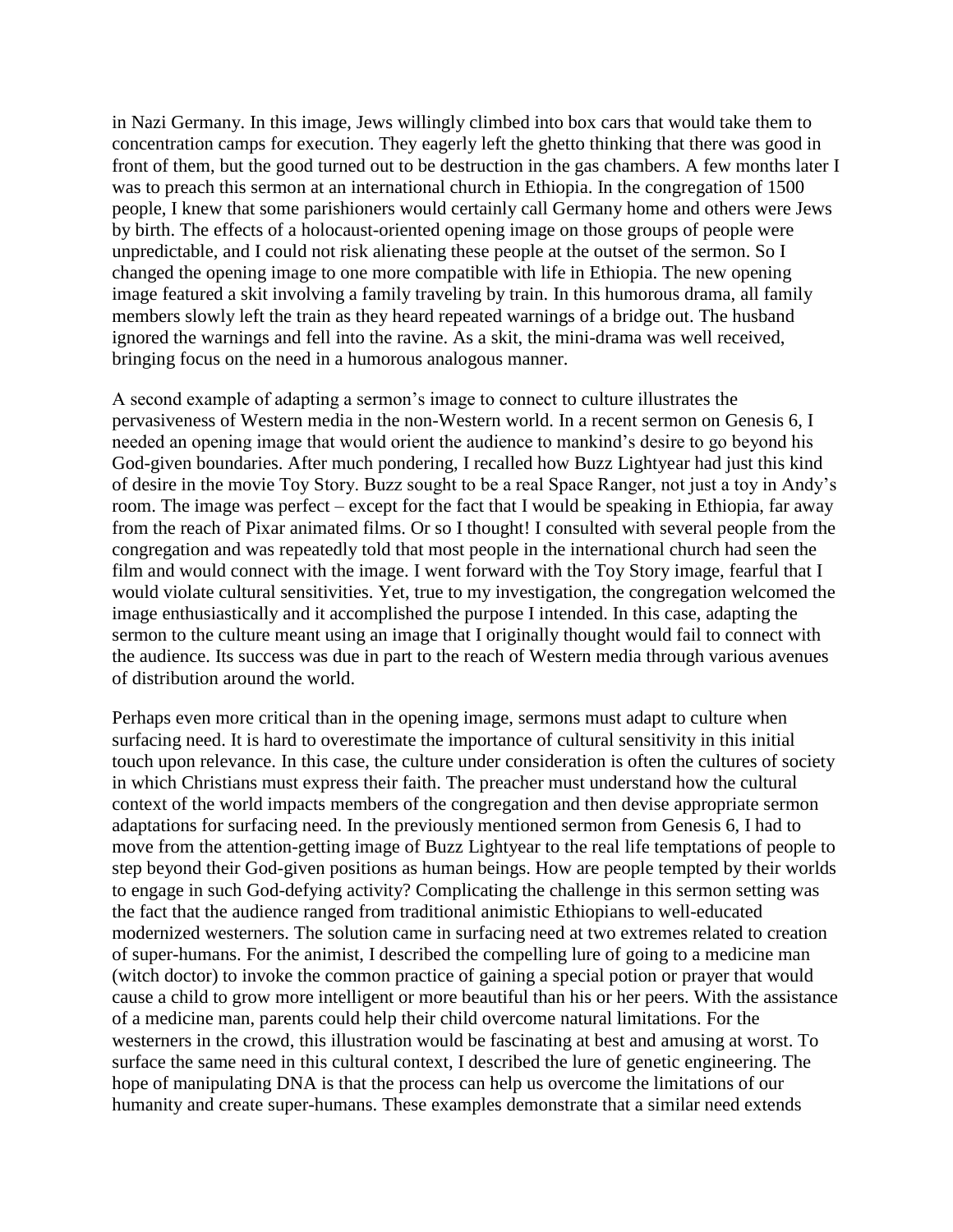across cultures but expression of that need must be adapted to cultural specifics. In this case, both cultures experience the lure of overcoming human limitations by stepping beyond Godgiven boundaries. Yet this temptation is express through consulting a medicine man in one culture and through consulting a genetics specialist in the other.

## 4. Explanation of the Biblical Text

Every expository sermon devotes some of its air time to explanation of the Biblical text. Cultural sensitivity demands that preachers adjust both the extent of that explanation and the method of explanation to the characteristics of our church culture. For example, consider a sermon from Ephesians 1 where the word "adoption" is found in the text. In a North American context where adoption is common, little explanation of the practice is needed. The preacher could move quickly into connotations associated with the word picture. If that same text was being addressed to a rural Ethiopian audience, a significant amount of explanation would be needed as the closest equivalent to the concept actually works against the Biblical meaning. In rural Ethiopia, an "adopted" child is called a "bread child," that is, one who works in the family for bread and a place to sleep. On some occasions, adoption becomes a metaphor for legalized child slave labor. What a far cry from the Biblical ideal! A similar phenomenon may occur when Americans try to envision the meaning of Shepherd. In this cultural context, shepherds are virtually nonexistent, resulting in a romanticized image of the gentle shepherd who spends time joyfully carrying and soothing his compliant pet-like sheep. In reality, sheep are dirty, stinky, stubborn, and prone to wandering away from the flock. Shepherds must be strong protectors of sheep, perhaps even driving them to the place they need to be. Congregants who brush up with sheep every day need little explanation. North Americans may need a great deal of assistance for their accurate comprehension.

Preachers also might consider adapting to the culture their methods of explaining the Biblical text. Some church cultures are characterized by an atmosphere of intense Bible study. This is evidenced in a high percentage of congregants carrying Bibles, notebooks, and pens. They are literate and anticipate definitions and cross-referencing. They love connecting Biblical ideas from one part of the Bible to another. In such settings, preachers will want to demonstrate clearly how their ideas are from the text. Whether backing up narrative texts with epistolary units or illustrating non-narrative texts with didactic ones, preachers do well in this cultural context to satisfy audience demands for proofs directly from the broad sweep of scripture. Alternatively, some audiences are less concerned about study of the text and more concerned with experiencing God's presence. In such contexts, preachers need to invest in more connections with contemporary life and argument than with cross references and definitions. Where literacy is minimal and few people carry Bibles with them, cross-referencing ideas may have little value.

# 5. Applications

In this final area we examine how cultural sensitivity affects spheres of applications as well as consideration of ethics. Preachers serious about application naturally begin with spheres close to their own lives. Often it is not far from a preacher's own spheres of application to those of many in his congregation. But as the cultural spheres become different, applicational spheres must as well. In my own life, I may link application to playing golf, eating a family meal, caring for my yard, or sitting contentedly with my dog. These areas have extensive overlap with people in my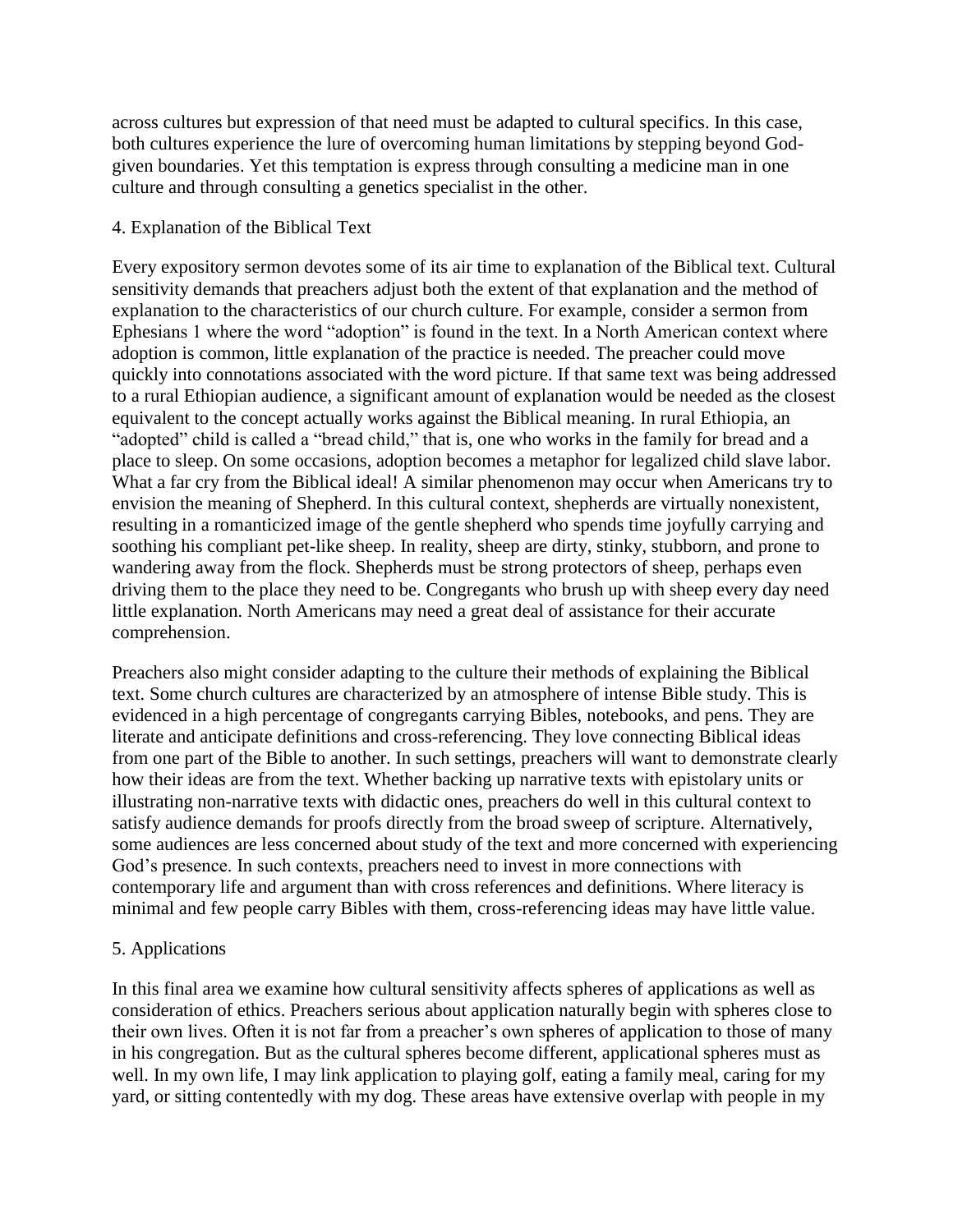Dallas church. Each of these areas, however, is unfamiliar to people in the cultural context of an African rural church. Golf, of course, is completely foreign, and many people have never even seen the sport. Tiger Woods is not a media giant everywhere in the world. While most residents of Dallas engage regular battles with fire ants and crab grass to keep their lawns appealing, their African counterparts may have little sense of performing weekly lawn care. A dog may be labeled "man's best friend" in America, but in Ethiopia dogs are bred to be vicious and serve a function of guarding one's property. Such beasts are meant to strike fear in people, not curl up on one's lap or hop in the back seat of the family sedan for a trip to the store. Even the practice of a family meal looks different in cultures where children do not eat at the same time as parents. Of course, examples could be multiplied endlessly. The point is that spheres of application are heavily influenced by culture, and preachers must learn well the cultures where they seek to effectively apply their sermons.

Beyond the sphere of applications, ethics themselves are culturally conditioned [\(Adeney 1995\)](#page-5-0). Ethics particularly regarding use of money are strongly conditioned by culture [\(Maranz 2001\)](#page-6-7).A brief example is worth considering. North American Christians state their love for truth and their hatred for lying. Deception is nearly always wrong and transparency is normally good. These values would hold true even if it brought emotional pain into a situation. Applications that line up with this cultural value are generally given assent. In Ethiopia, however, there is a longstanding appreciation for proper use of deception. Deception is honored when it is skillfully employed to promote a greater good. As witnessed in the phenomenon of Wax and Gold, wisdom may even be carried forward in a shroud of deception. This value is often at work in the dynamics of relaying bad news to loved ones. Although one may know that a friend's mother has died, the report given will be that she is sick. This aberration from the truth would be considered the properly loving thing to do. Only the closest family member could relay such terrible news about the family matriarch. Clearly, cultural dynamics are at work in circumscribing ethics. A preacher may decide that this kind of practice violates Biblical norms for truth-telling and must be confronted. If so, he will want to approach the application with a full understanding of how the cultural dynamics work. Without that sensitivity, the application could be more destructive than helpful.

## Conclusion

Culturally-sensitized preaching touches a wide variety of sermon design issues. The five areas listed above only begin to address some of the design issues. Further, each of the design issues above can be explored more deeply. However, armed even with this brief list of touchpoints, preachers can begin to move beyond analysis of culture to actual modification of sermon design. Homileticians are not students of culture so that they might better talk about cultural dynamics. Rather, they are students of church cultures and of broader societal cultures so that their sermons will have the greatest impact possible for the glory of God.

#### References Cited

<span id="page-5-0"></span>Adeney, Bernard T. 1995. *Strange virtues: Ethics in a multicultural world*. Downers Grove, IL: InterVarsity Press.